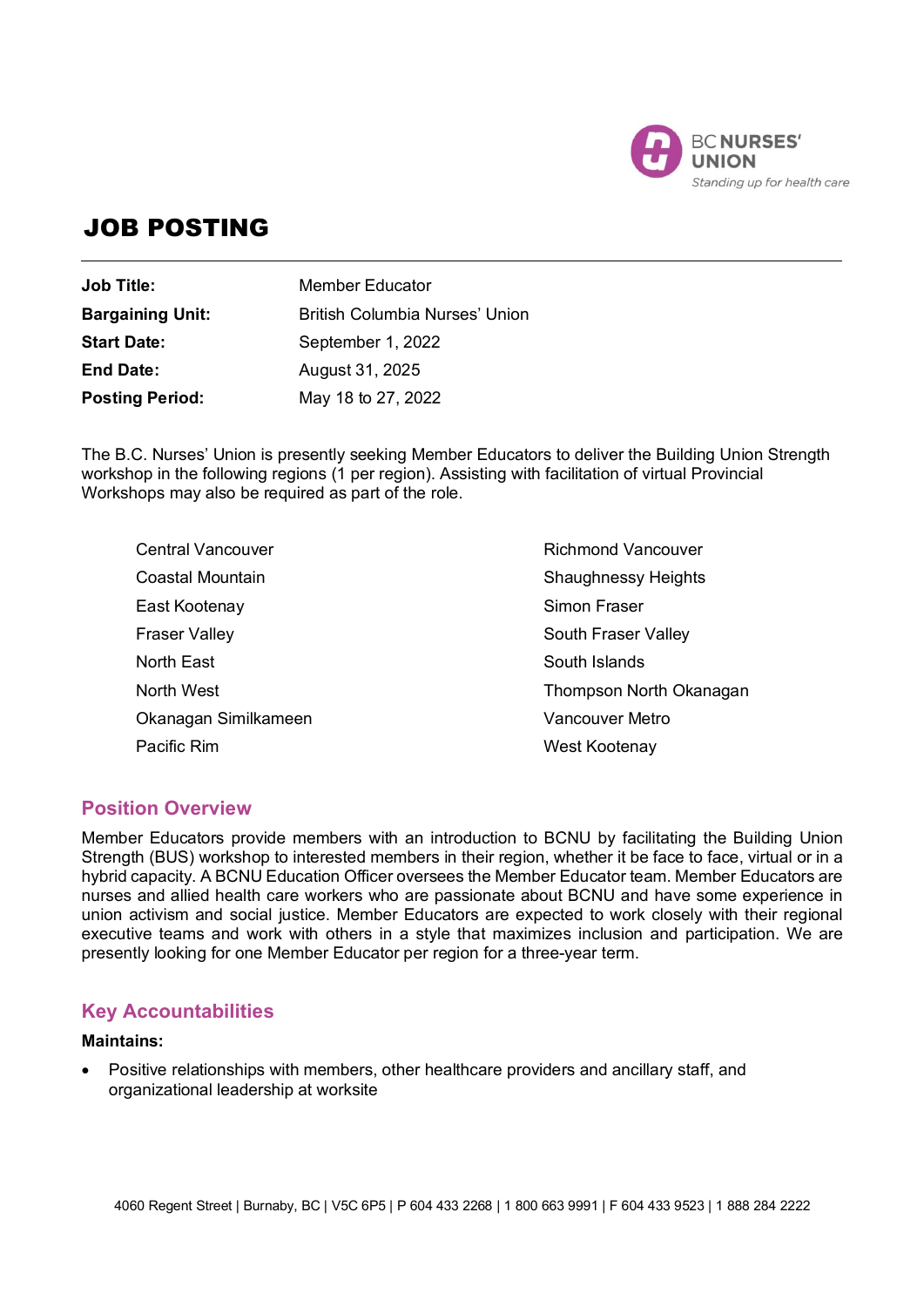

- Positive relationships with LROs, Council Members, regional executive, steward teams, and other BCNU staff
- Network with other Member Educators

#### **Contributes to:**

- Member engagement by role modeling and promoting union involvement
- Member understanding of emerging union and labour issues within the current healthcare context
- Member appreciation of standing up for their rights

#### **Ensures:**

- Attendees are aware of their rights as union members and of the programs and services offered by **BCNU**
- A safe and welcoming workshop environment for participants
- Active listening and therapeutic communications, such as: clarifying, paraphrasing, drawing people out, encouraging participation, gathering ideas, and facilitating discussion
- Inclusion and respect for divergent and diverse points of view

#### **Organizational Skills:**

- In collaboration with regional executive and LRO, sets and establishes a timeline for Building Union Strength dates, supports promotion and registration for each workshop
- Utilize process for managing registrations and sending out reminder messages
- Order workshop supplies from the BCNU office and meet the requested timelines
- Prepare for and deliver the Building Union Strength workshop in person and/or in a virtual/hybrid format
- Advise the designated Education Officer of scheduled regional BUS delivery dates once arranged and update the Officer as changes occur

## **Priority Duties**

- 1. Before facilitating any Building Union Strength workshops, the member must have completed the Building Union Strength facilitation training provided by BCNU.
- 2. Prepare and facilitate four or more Building Union Strength workshops per year, where there are sufficient registrants.
- 3. Working with their regional executive (e.g., Communications Secretary), promote BUS workshops, and encourage diverse member participation, with the aim of building capacity in their region.
- 4. Facilitate regular communication with, and support from, their Regional Executive Committee regarding the promotion and scheduling of BUS workshops